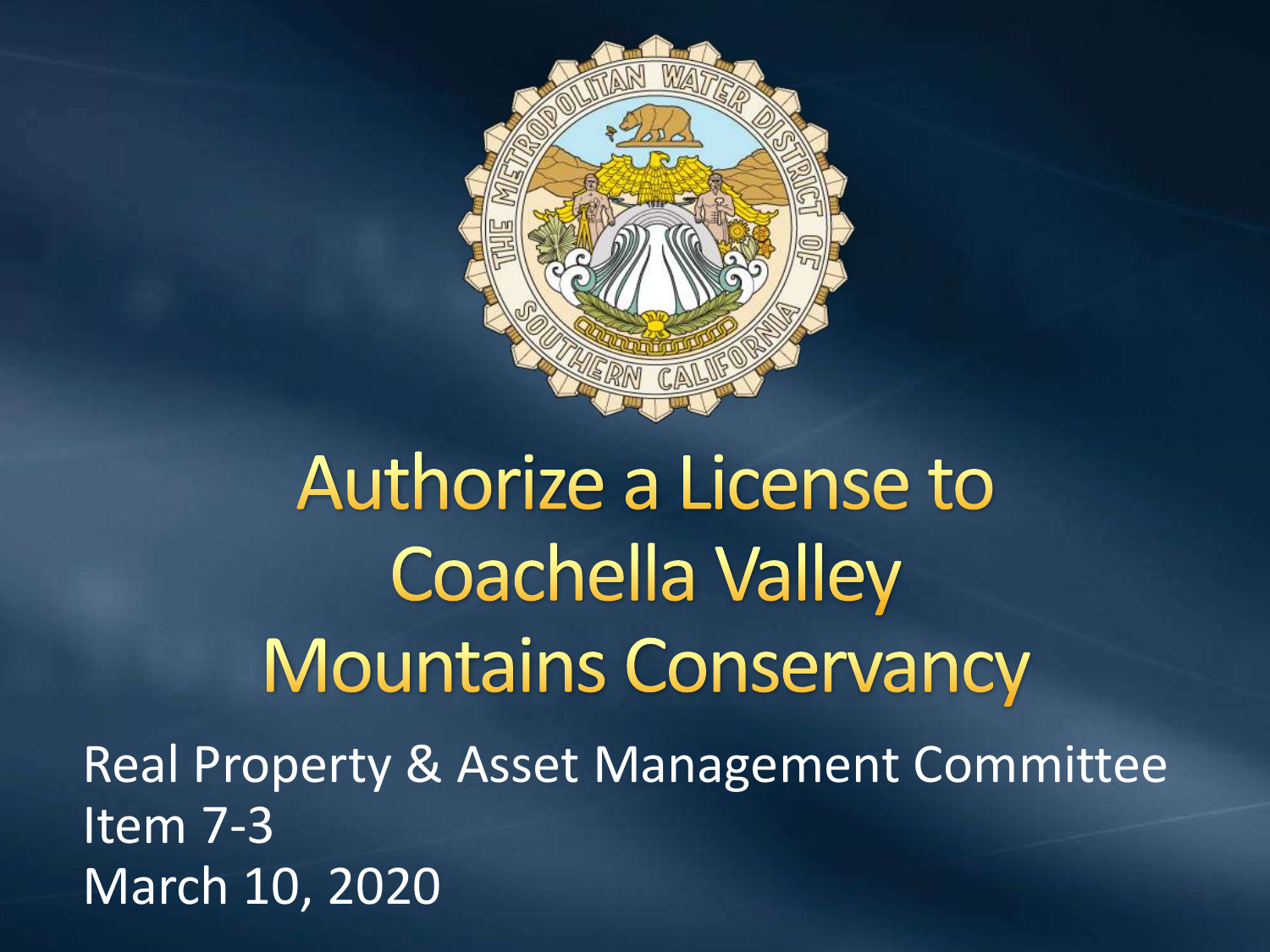### **Distribution System Map - CRA**

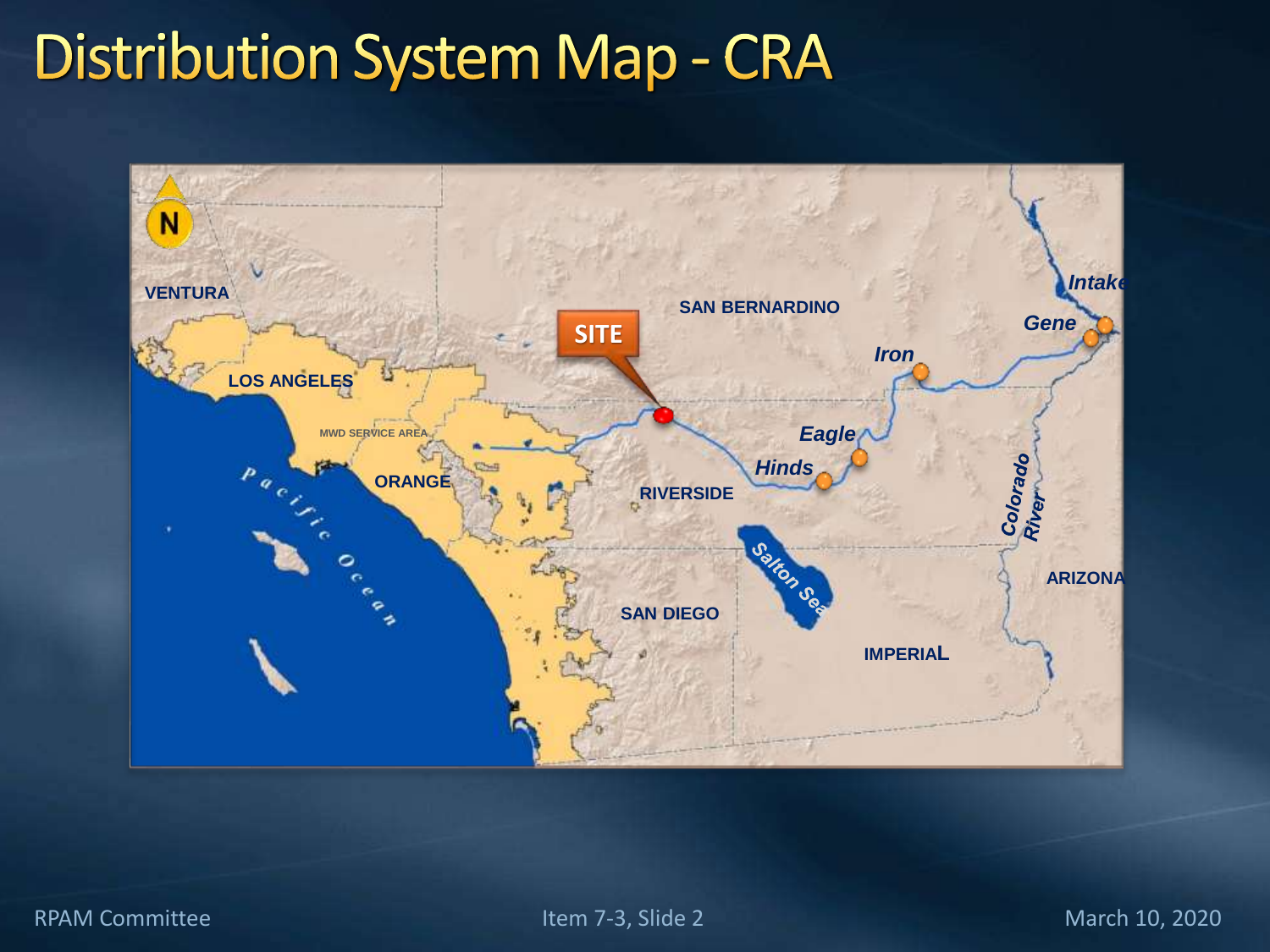### **General Location Map**



#### RPAM Committee Item 7-3, Slide 3 March 10, 2020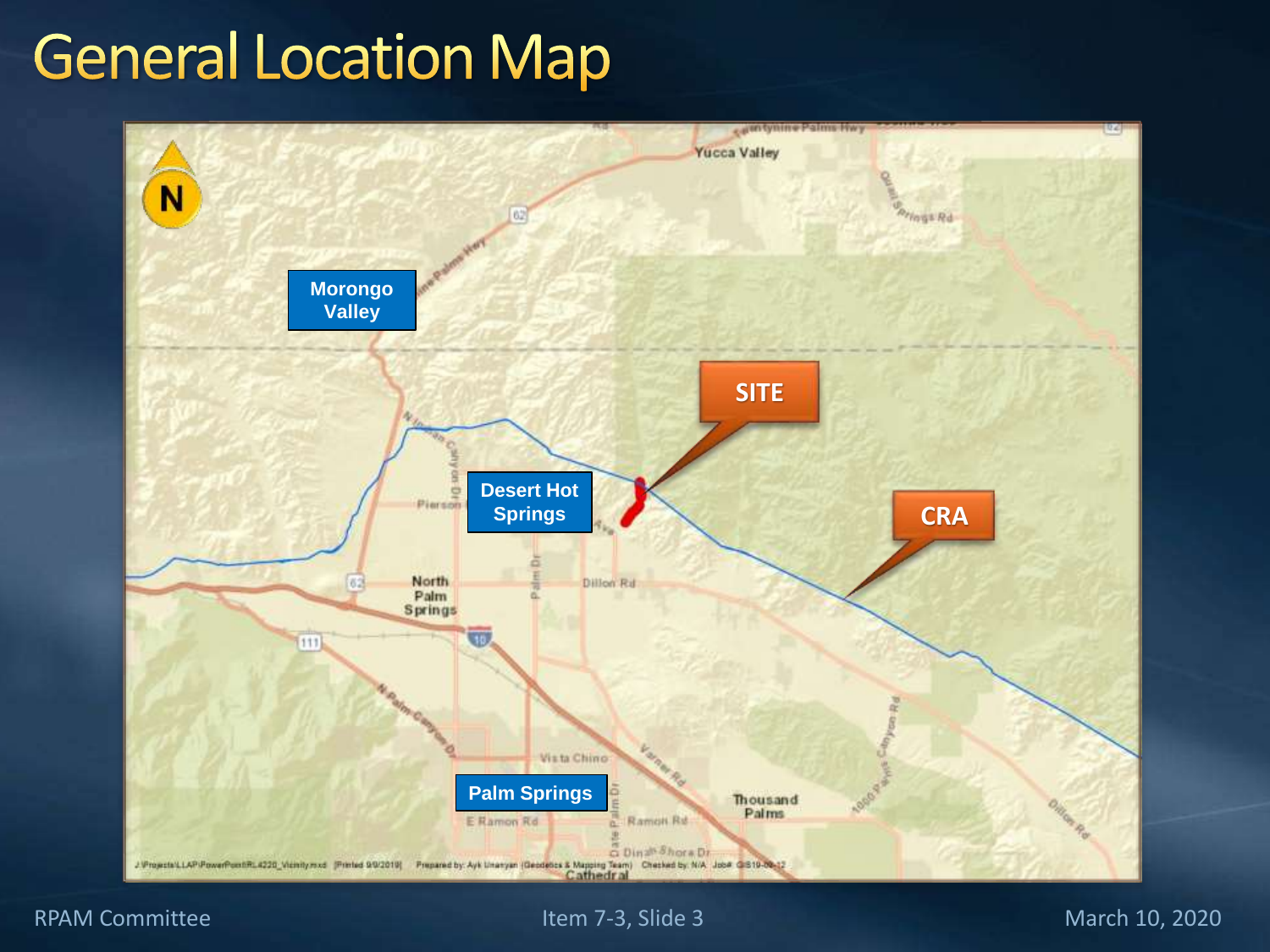### **Site Map**



RPAM Committee Item 7-3, Slide 4 March 10, 2020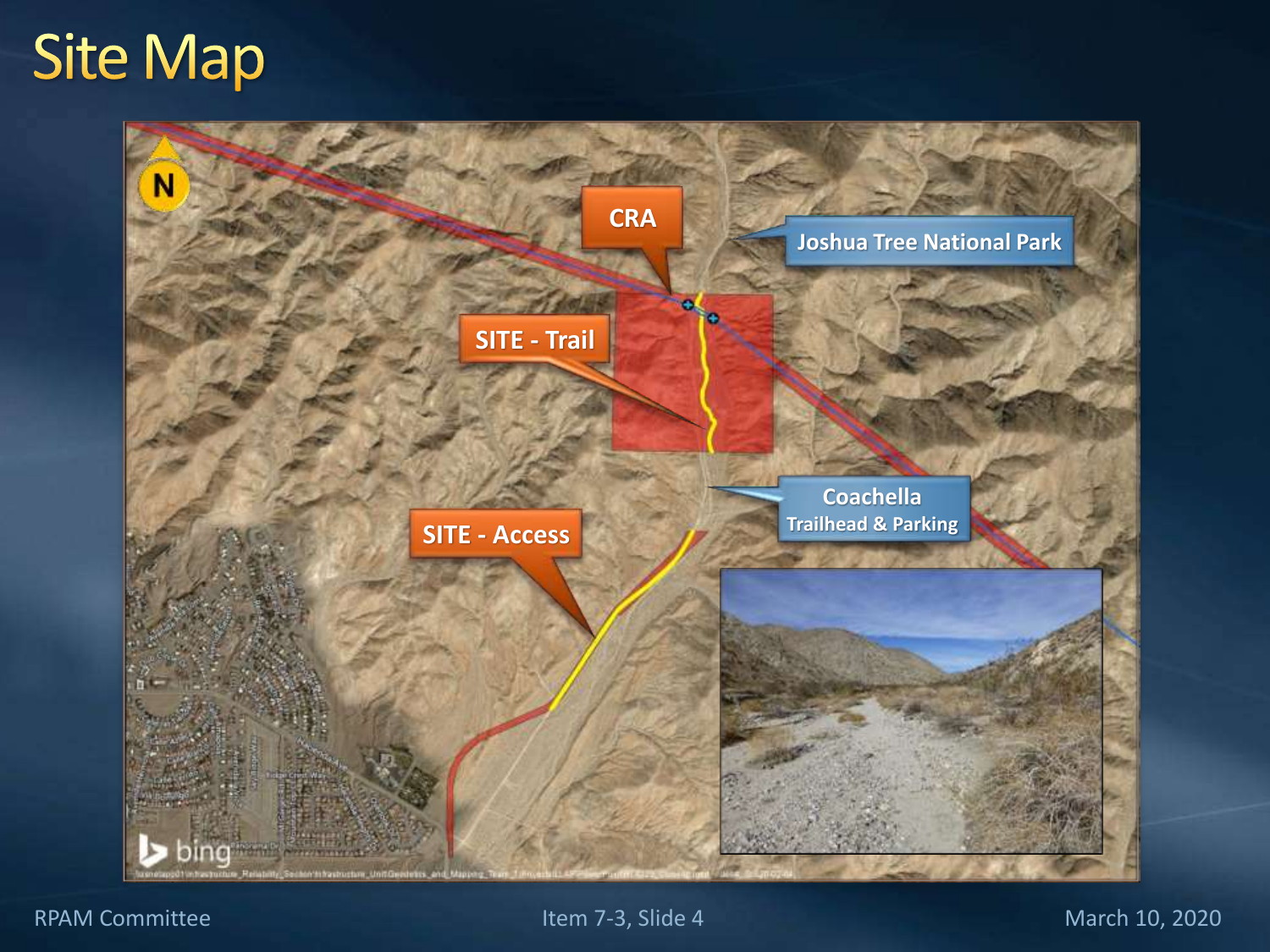## **Proposed Trail**

- **Historically known as the Long Canyon Trail**
- State designation is part of a long-term strategy for the Coachella Valley
- **In 2017, a similar license was granted for the** Pushawalla Trail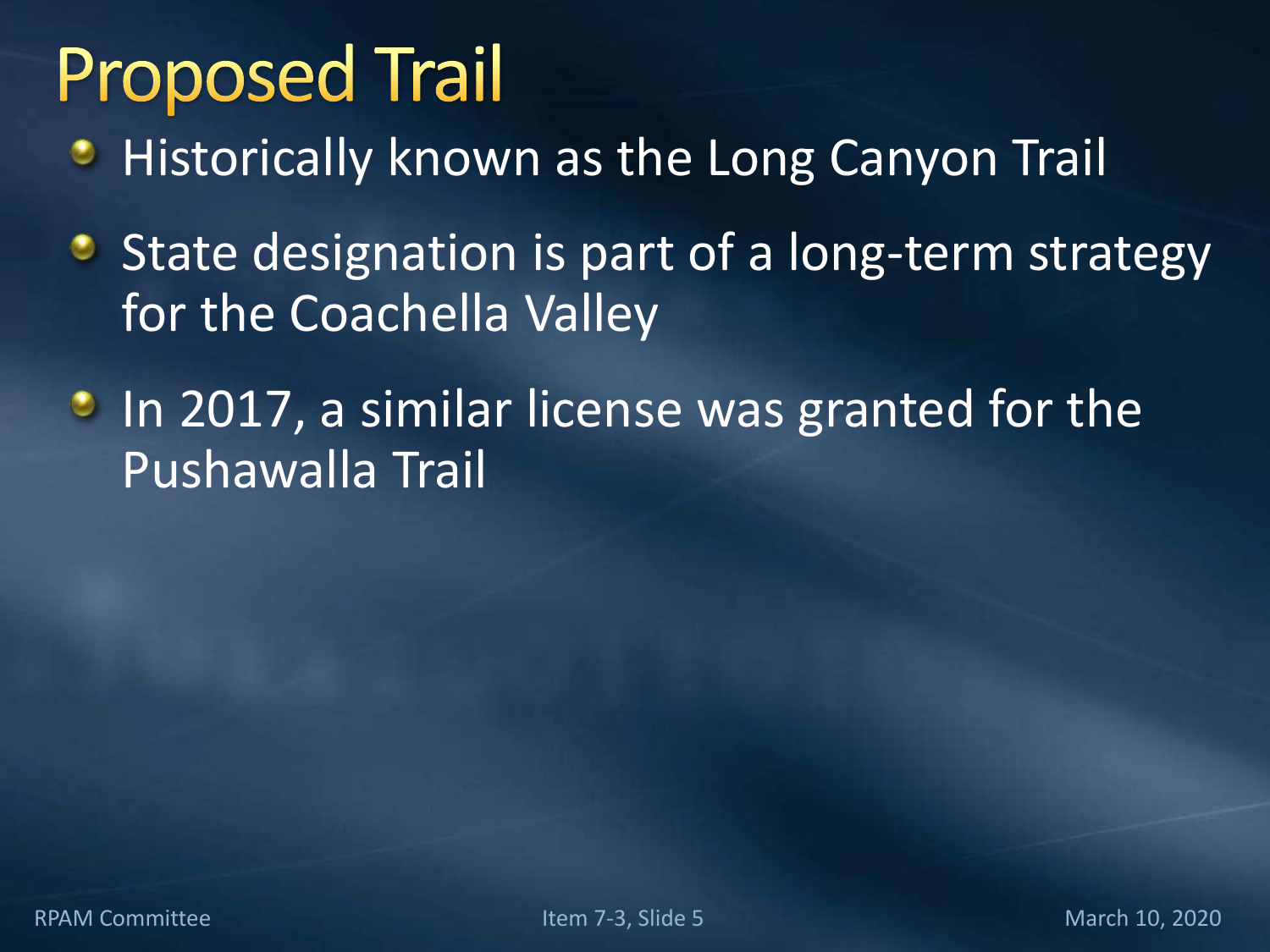## **Proposed Terms**

- Metropolitan retains paramount rights
- **No stockpiling of materials or construction** equipment
- **Coachella responsible for all maintenance**
- **Year-to-year license**
- **Annual licensing fee is waived**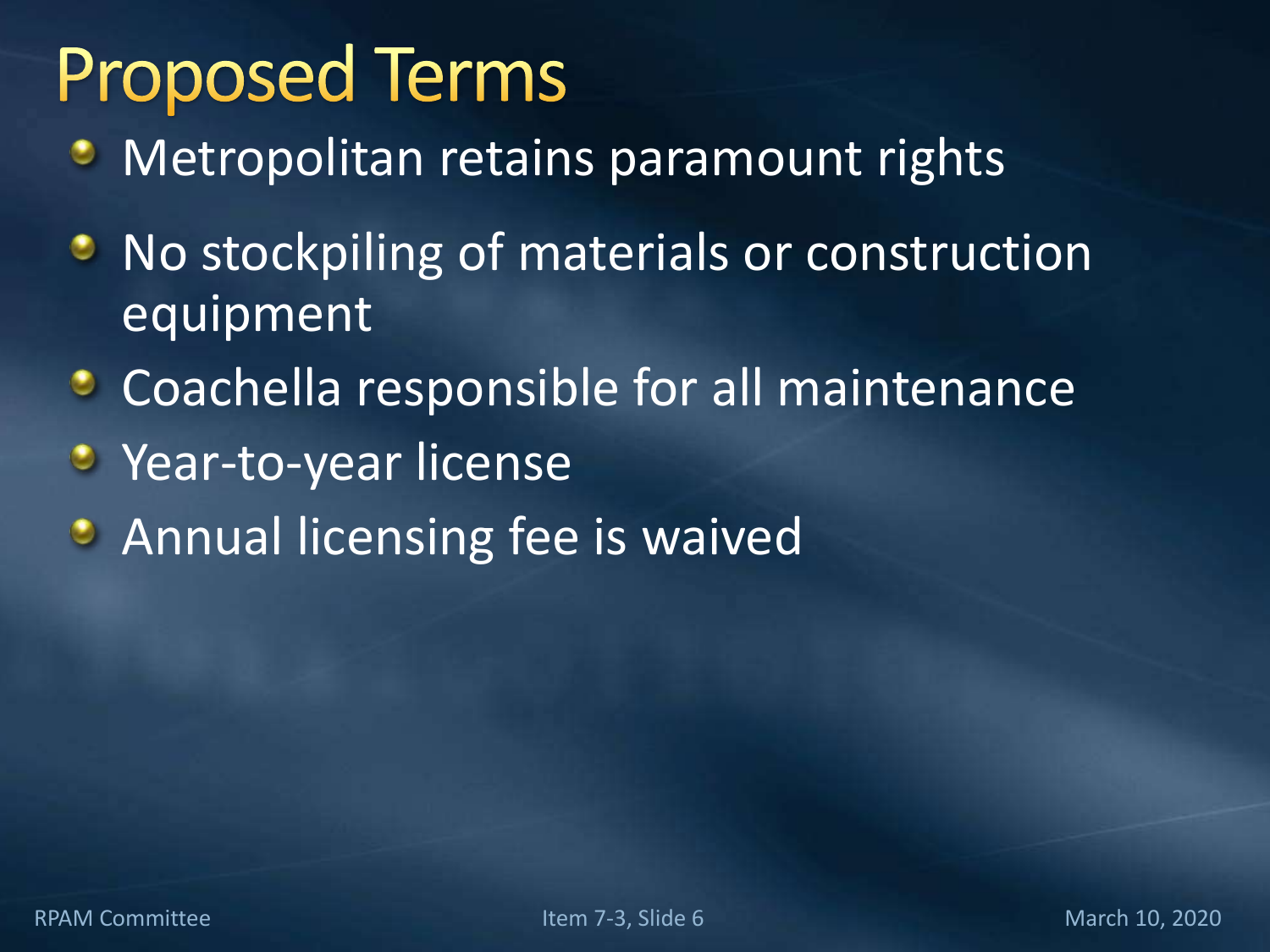## **Board Options**

#### Option #1 ٠

Review and consider the Coachella Valley Mountains Conservancy adopted the Long Canyon Trail Improvement Project Mitigated Negative Declaration and take related CEQA actions and authorize thegranting of a year-to-year license to the Coachella Valley Mountains Conservancy.

### **Option #2 Do not approve the license**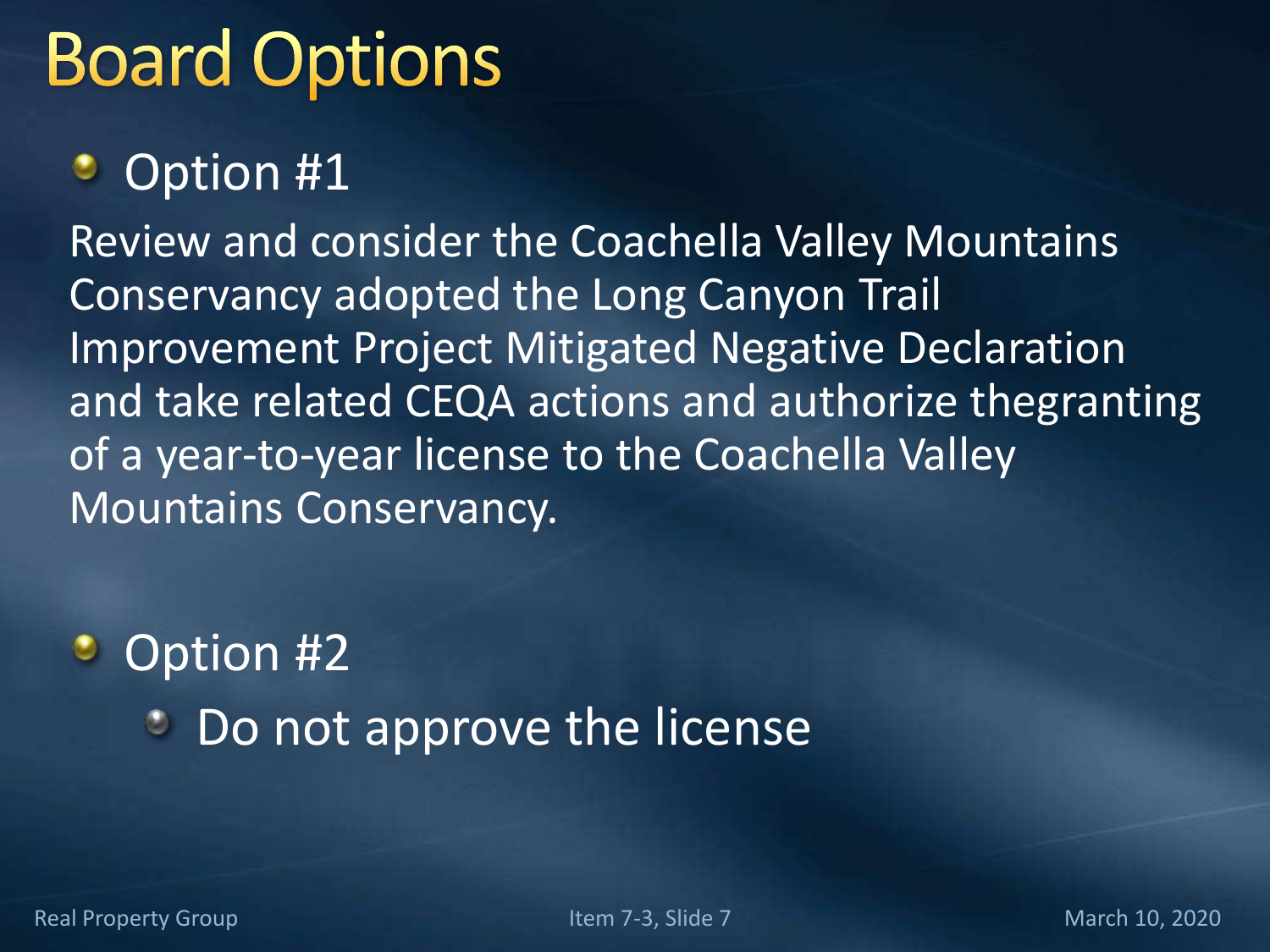# **Staff Recommendation**

#### Option #1۰